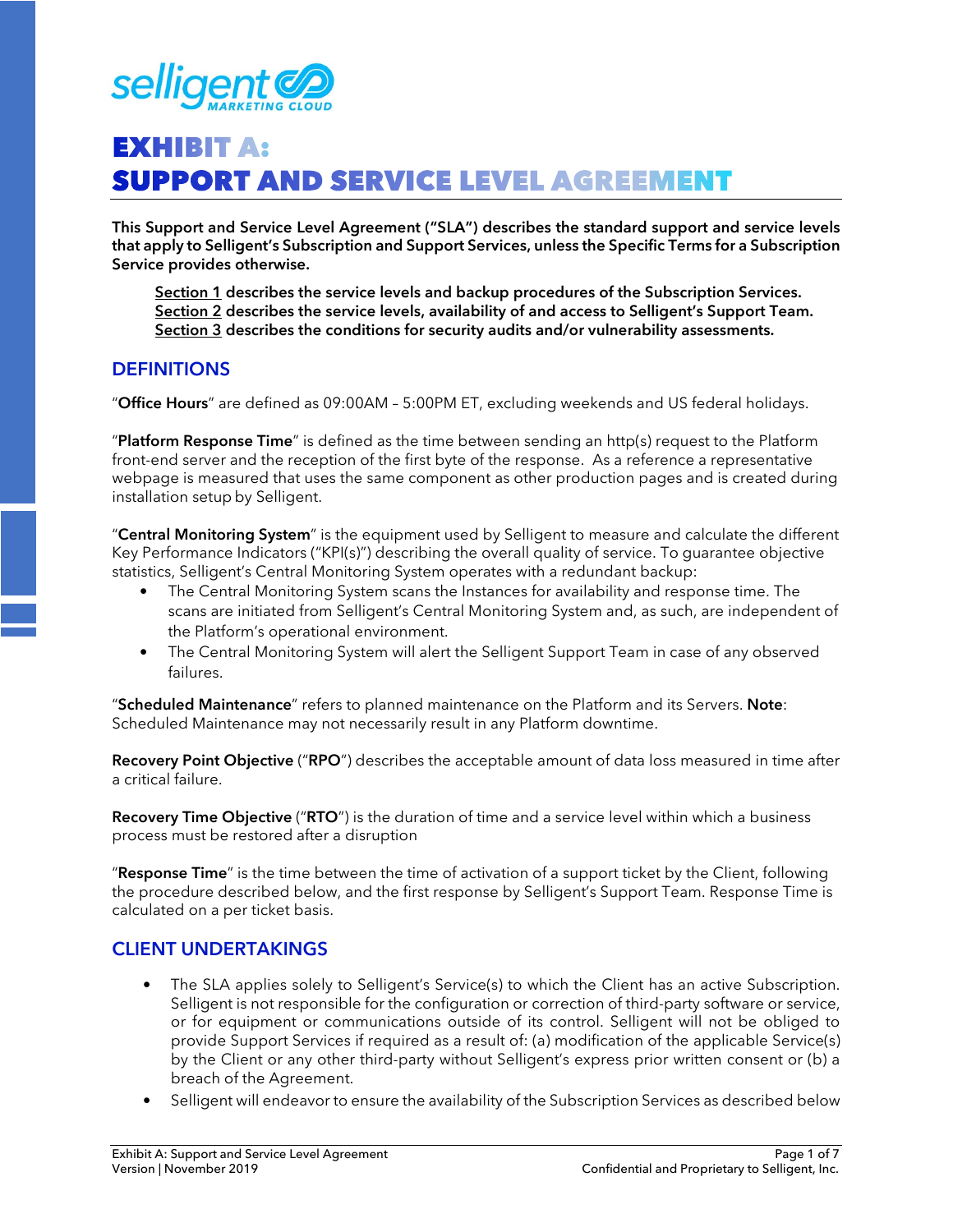and to provide a solution for or a work-around to any noted issue(s), within the time set out in this SLA.

• Selligent reserves the right to choose, assign or reassign its personnel servicing the Client for the purposes of support and to partly or fully subcontract the services to qualified personnel. The persons providing services on behalf of Selligent will remain free to provide similar services to those provided for under this Agreement to third parties.

## **EXCLUSIONS**

This SLA only applies to production platforms; and will not apply to any pre-production platforms. There is no SLA on resolution time with respect to any OEM products or modules governed by Specific Terms.

The SLA is not applicable when service levels are not met due to:

- factors outside Selligent's reasonable control, Force Majeure;
- Malfunctions attributable to an inappropriate connection to the Services;
- inappropriate use of the Services (i.e. not in line with the Documentation and/or the terms and conditions of the Agreement);
- a Denial of Service attack;
- Client's actions in an explicit intent to create downtime (during audit in accordance with Section 3 below);
- any other factor listed in this Agreement.

## **ESCALATION PROCEDURES**

Any matter that cannot be resolved through the Client's use of the Selligent's support ticketing system, as described herein, shall be escalated via email to the Selligent Support Manager. Any matter that cannot be resolved by the Selligent Support Manager, will be escalated via e-mail to the Selligent Support Director.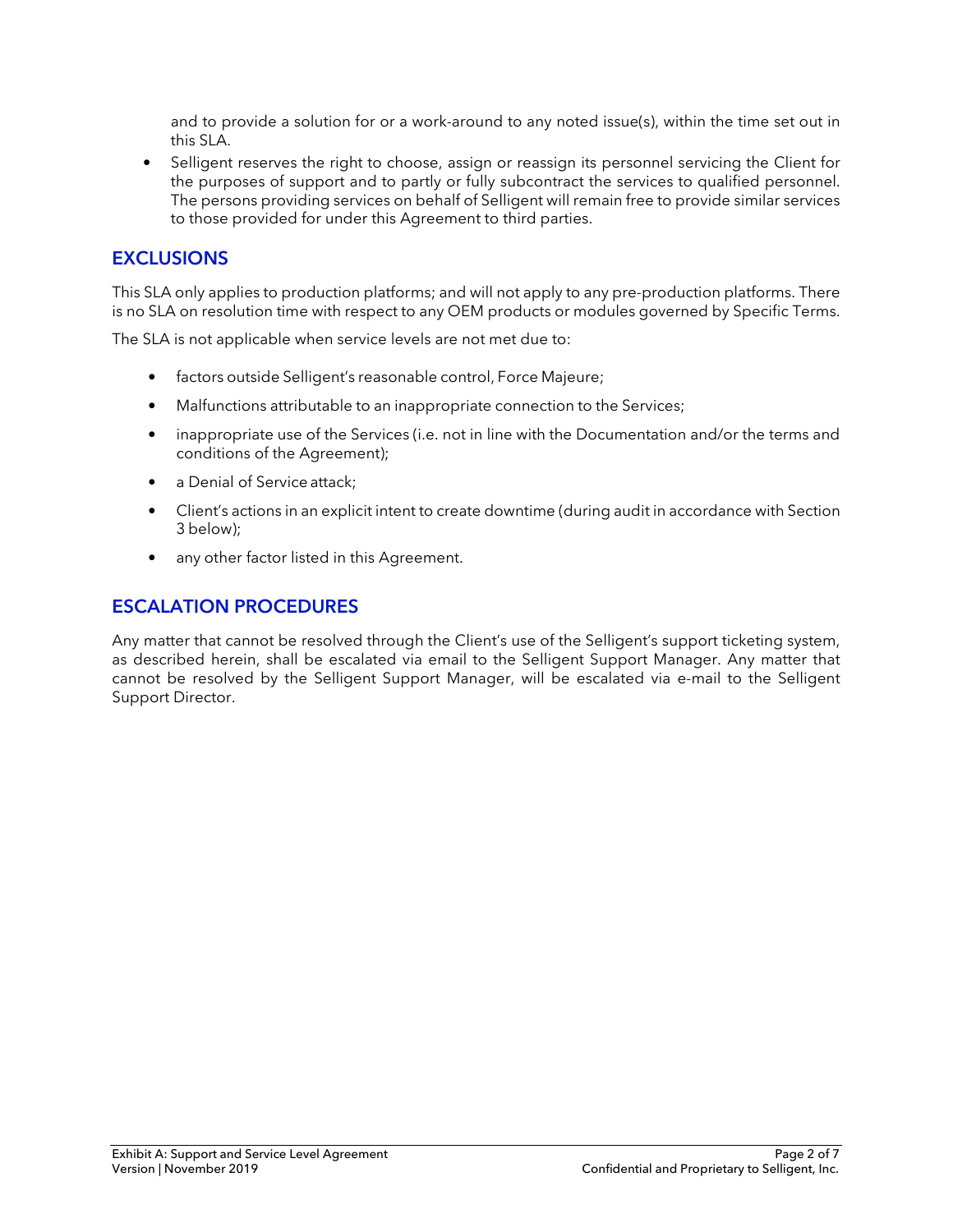# **SECTION 1. SUBSCRIPTION SERVICES**

#### **Service Levels**

This section describes key indicators that are used to measure the quality of the Subscription Services. Indicators are calculated per instance.

The Central Monitoring System will request a representative webpage to be (configured at initial configuration) periodically 24h - 7d/7d - 365d/365d and store the results to calculate the indicators described below, i.e. (i) Platform Availability and (ii) Average Platform Response Time:

• **"Platform Availability"** is the percentage of time the Platform is Available calculated per calendar month, excluding time used for Maintenance.

> Platform Availability  $\% = \frac{T_{All} - T_{maintenance} - T_{Down}}{T_{min} - T_{upot}}$  $\frac{m$ untenance  $T_{All} - T_{maintenance}$  \* 100

To verify that the service is available, and the Platform is operating correctly, the Central Monitoring System will test the retrieval of a scripted page. The test fails if the page contains errors (HTTP status different from 200) and/or if the Platform Response Time is above 2.000ms. In cases where two or more consecutive tests fail, service downtime will be registered as the number of minutes between the first recorded downtime and the first recorded uptime. The Platform Availability is measured every 60 seconds by the Central Monitoring System.

The "**Platform Availability Objective"** is as follows: 99.5% or a maximum cumulated downtime of 220 minutes per month, excluding Maintenance.

The following "**Credit Note %**" apply in case the Platform Availability Objective is not reached for a given calendar month:

| <b>Platform Availability</b> | <b>Credit Note % on the Service Fees due</b><br>for the Subscription Services to which<br>Client has subscribed and for which the<br><b>Platform Availability Objective was not</b><br>reached, for the given calendar month. |
|------------------------------|-------------------------------------------------------------------------------------------------------------------------------------------------------------------------------------------------------------------------------|
| $< 99.4\%$                   | 10%                                                                                                                                                                                                                           |
| <99.2%                       | 20%                                                                                                                                                                                                                           |
| $<99.0\%$                    | 30%                                                                                                                                                                                                                           |

All claims must be submitted by e-mail to claim@selligent.com not more than fourteen (14) calendar days after the end of the month during which the Platform Availability falls below the Platform Availability Objective.

Selligent will acknowledge receipt of all claims within two (2) business days. Selligent will inform Client not more than ten (10) business days following receipt of the claim whether the appropriate credit note will be issued, or that the claim is rejected, specifying the basis for such rejection.

The credit note will be deducted from the Client's invoice relating to the concerned Subscription Service to be issued during the next billing period.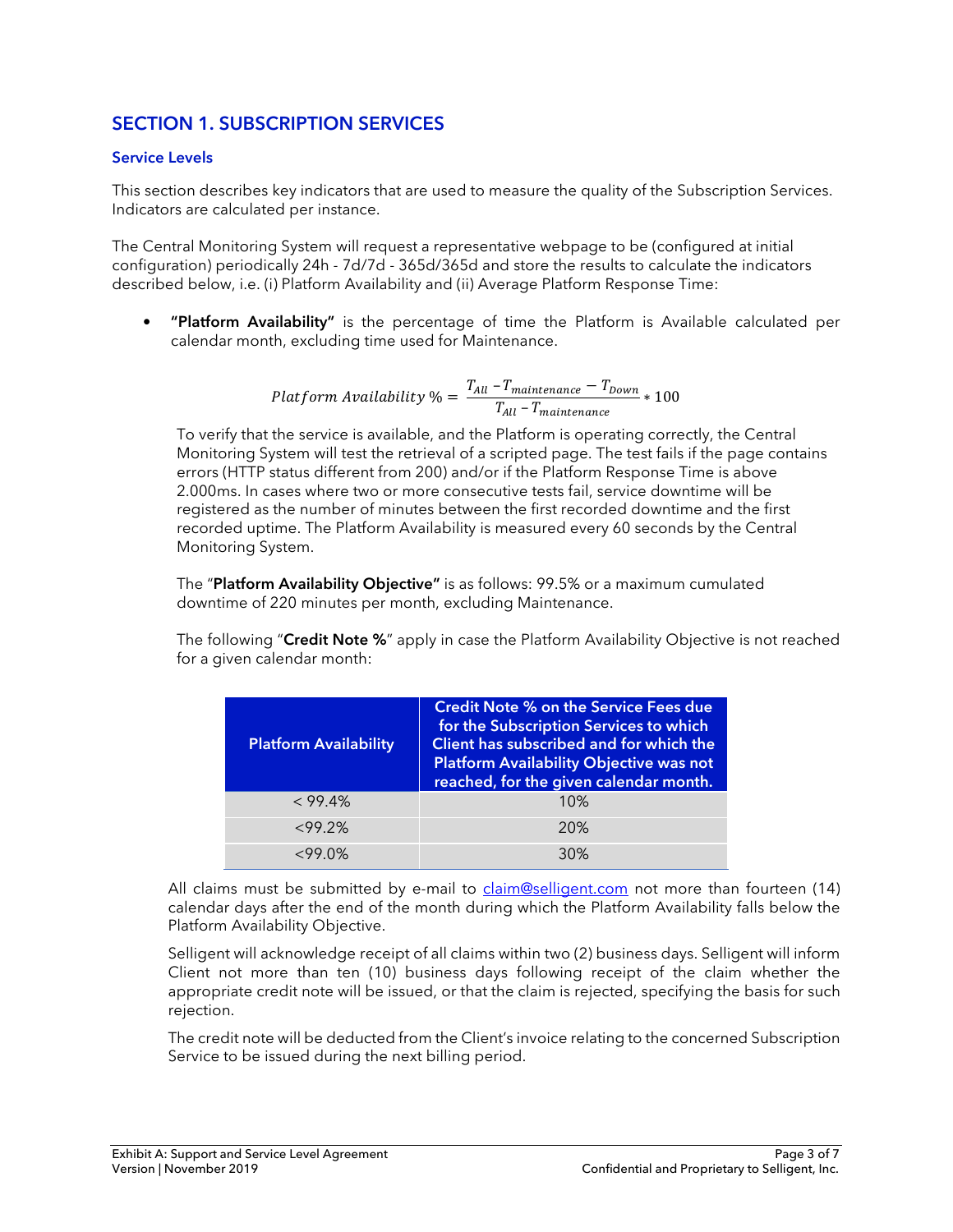• "**Average Platform Response Time**"**:** The Average Platform Response Time is the is the monthly average Platform Response Time, excluding any Platform downtime, expressed in milliseconds, as calculated by the Central Monitoring System every sixty (60) seconds.

The Average Platform Response Time Objective is **500ms**.

#### **Maintenance & Upgrades**

**"Scheduled Maintenance"** is required to ensure Platform Availability and performance:

- "**Small Maintenance**"**:** Small maintenance interventions are organized to perform tasks that have a very limited impact on the Subscription Services. The maximum cumulated downtime is fifteen (15) minutes per maintenance window. The interventions are executed between 12:01am and 7:59am ET. and occur no more than twice a month. If applicable, a short notification will be sent at least twenty-four (24) hours in advance, for information purposes. Typical examples are windows maintenance updates or nightly system restarts.
- "**Heavy Maintenance**"**:** Selligent reserves Heavy Maintenance windows to deploy structural upgrades on Platform components. The maximum cumulated downtime is between fifteen (15) minutes and four (4) hours per maintenance window. The exact timing, duration and potential impact on operations are communicated with reasonable advance notice, at least one week prior to the intervention. Heavy Maintenance windows are scheduled between 12:01am and 7:59am ET. unless the nature of the intervention requests otherwise.

"**Urgent Maintenance**"**:** On rare occasions, Selligent may need to initiate an intervention without prior notice. In such a situation, Client will be informed on the status and expected duration of the operation as soon as possible. These interventions are exceptional and should not occur more than four (4) times a year.

"**Upgrades**"**:** Upgrades are periodic updates to the various components of the Subscription Services, including, but not limited to regular features updates, minor bug fixes, patches, and/or major updates. Upgrades will occur periodically, as needed, throughout the Term on a component by component basis. Upgrades are expected to have a very limited, if any, impact on the Subscription Services, and any downtime experienced as a result of an Upgrade is specifically excluded from the Platform Availability Objective calculation. Major updates will be announced from the Platform login page.

#### **Backup Procedures**

To protect against a catastrophic failure in Selligent's primary data center, encrypted backups are transferred to a remote off-site repository.

The overall backup includes the database backup and the backup of app/web server files. Different schedules apply as the database changes more frequently than the files on disk.

• "**Database backup**"**:** The full database backup is created every five (5) days; transactional log backups run every fifteen (15) minutes. The retention is setup to allow for data recovery up to the past fourteen (14) calendar days. Backups are retained for two (2) weeks on-site and off-site.

RPO: Thirty (30) minutes; RTO: depends on database size, between three (3) and five (5) hours.

• "**Server Backup**"**:** Servers are backed up nightly. Backups are retained for fourteen (14) calendar days and are transferred to an off-site repository.

RPO: max. twenty-four (24) hours: RTO: forty-eight (48) hours.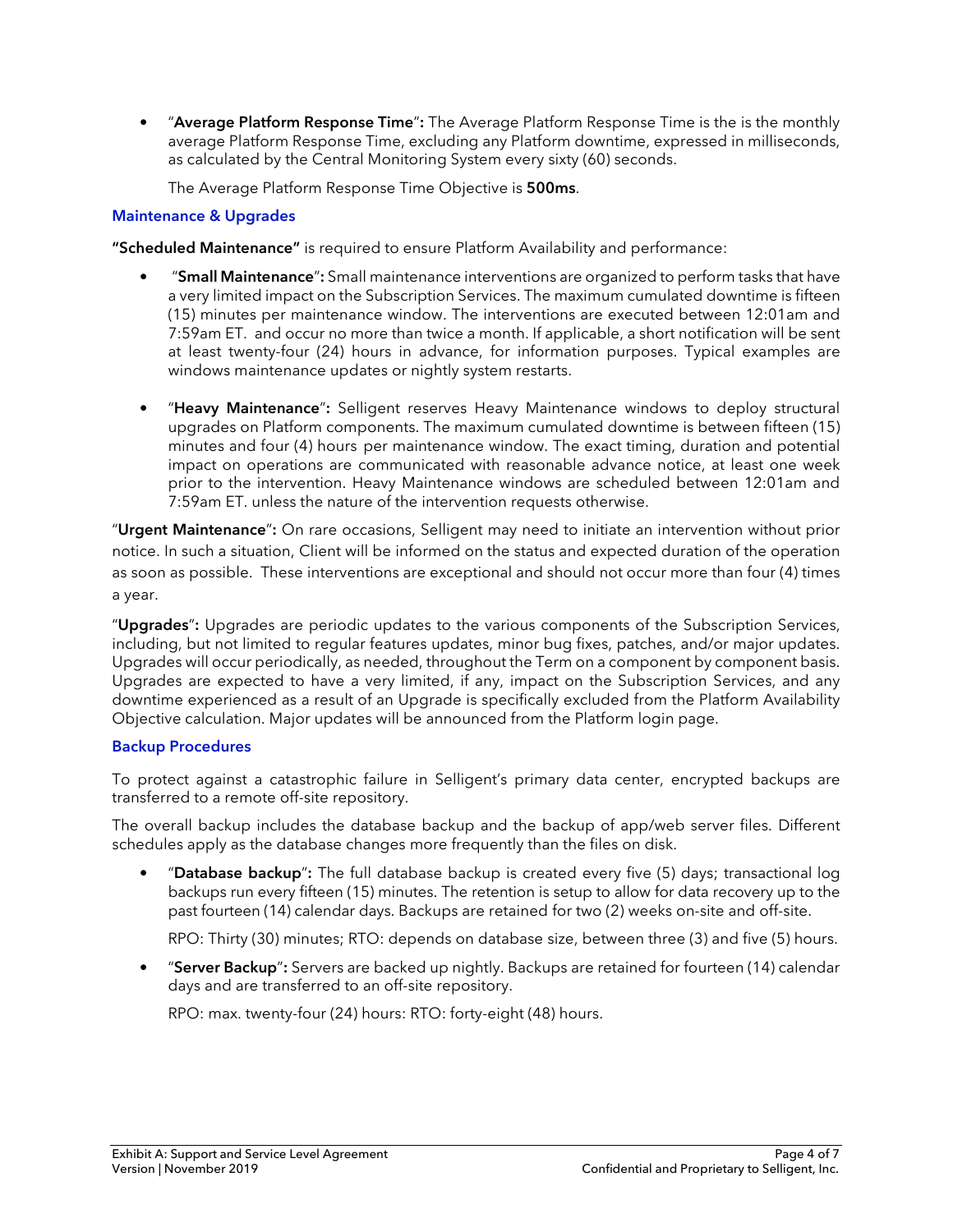# **SECTION 2. SELLIGENT SUPPORT**

#### **Support Requests**

All "**Support Requests**" for the Support Team should be created using the "create ticket" function on the support portal (https://support.selligent.com). Client will receive credentials enabling them to log on to the client support portal throughout the duration of the Subscription Term.

The support system can be used to report two (2) types of Support Requests:

- "**Defect Report**"**:** Reports a defect of existing functionality of the Services, decreased performance, deliverability issues, or availability issues.
- "**Change Request**"**:** Requests a change in the Services configuration.

Selligent's on-line help and e-Learning platforms are available for functional questions on how to use the Subscription Services. However, information and assistance request, questions on how to use the Services, best practices, general information can be addressed to Selligent as provided for in the Sales Order.

The support system supports four (4) levels of priority. The priority level is initially assigned by the Client but can be re-evaluated by Selligent based on the content or the urgency of a request. The delivery of a temporary solution might decrease the priority level of a ticket.

- "**Business Critical**"**:** A situation is causing significant damage or will do so in the very near future. The request needs utmost priority (product is inoperable, not functioning, data inconsistency).
- "**High**"**:** A situation is important and needs to be handled with priority (business outage or significant impact threatening future productivity. Very difficult to work around, system somewhat usable).
- "**Normal**"**:** Basic Support Request, handled with normal priority (production proceeding but impaired. Workarounds available).
- "**Low**"**:** Support Requests that are not time critical and can be handled with a lower priority (no production impact, request for product or feature enhancement).

The table below gives an overview of the type of Support Requests and the accepted priorities:

|                       | <b>Business Critical</b> | <b>High</b> | Normal | Low |
|-----------------------|--------------------------|-------------|--------|-----|
| <b>Defect Report</b>  |                          |             |        |     |
| <b>Change Request</b> |                          |             |        |     |

**Note:** Business Critical and High priority requests are only available for Support Requests related to production platforms.

#### **Support Channels / Availability / Activation**

The support portal is available 24/7/365, including weekends and holidays.

During Office Hours the Support Team monitors the support portal as Support Requests are entered into the portal.

The support hotline can be reached at either +1-917-830-8262 or +32-11-82-20-45, and is available 24/7/365, including all weekends and holidays.

• Outside of Office Hours, for Business Critical and High priority tickets, Clients may utilize the support hotline to activate the Response Time for such tickets.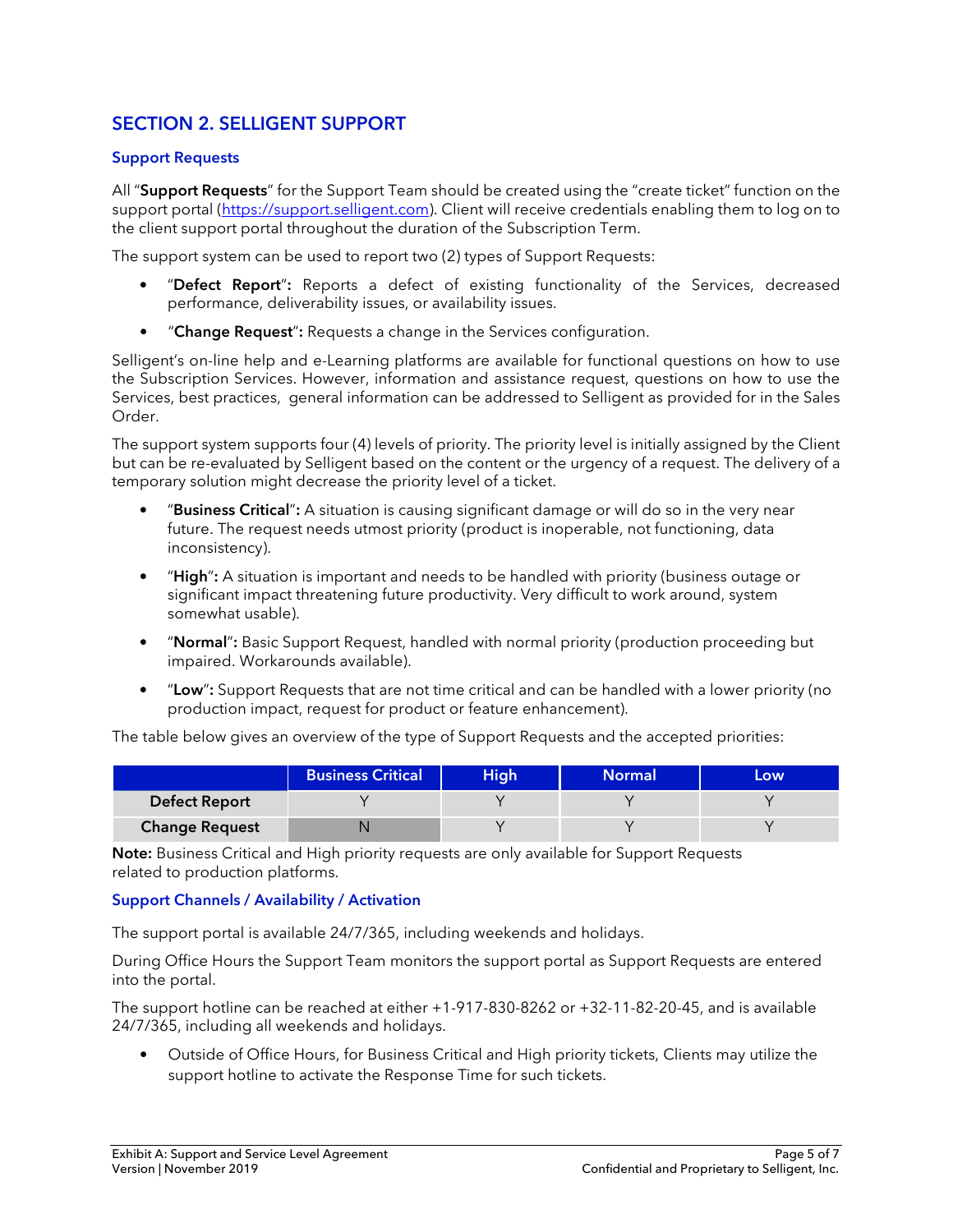Response Times for all Normal and Low priority tickets introduced outside of Office Hours, and for any Business Critical and High priority tickets that are not activated using the hotline, shall begin on the next business day in the United States.

#### **Service Levels for Support**

Tickets may be activated by Client using the support portal during Office Hours or through the use of the support hotline outside of Office Hours (Support hotline for Business Critical and High priority tickets only).

The table below gives the Response Time for the different ticket priorities:

| <b>Priority Level</b>    | <b>Response Time</b> |
|--------------------------|----------------------|
| <b>Business Critical</b> | 1 hour               |
| High                     | 2 hours              |
| Normal                   | 1 day                |

When a Support Request is submitted, Selligent's Support Team will use commercially reasonable efforts to provide the first response within timeframe mentioned above. Selligent will use commercially reasonable efforts to diagnose the problem and provide a remedy that could take the form of eliminating the defect, providing updates, or demonstrating how to avoid the effects of the defect with the Client using a commercially reasonable level of effort. Despite Selligent's exercise of commercially reasonable efforts, not all problems may be solvable. If the Support Request cannot be solved within a commercially reasonable timeframe, Selligent's Support Team will initiate internal escalations for Business Critical and High priorities Support Requests and will prioritize the repair of product defects encountered. The client will be kept informed of the evolution via the support portal. Client's designated technical resource must be available to collaborate with Selligent Support Team during the resolution process.